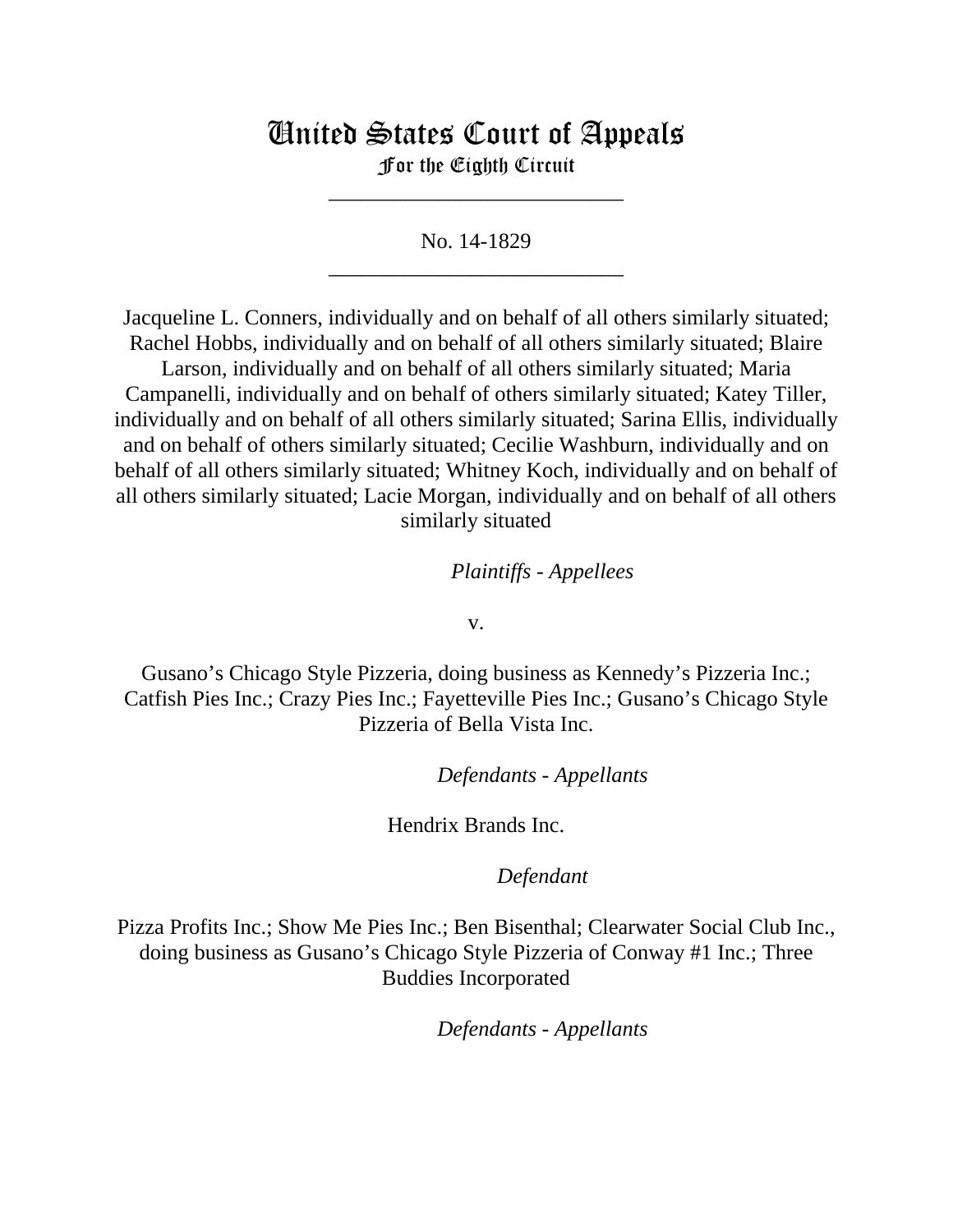Timothy Chappell

Defendant

Appeal from United States District Court for the Eastern District of Arkansas - Little Rock

\_\_\_\_\_\_\_\_\_\_\_\_

\_\_\_\_\_\_\_\_\_\_\_\_

 Submitted: January 14, 2015 Filed: March 9, 2015

\_\_\_\_\_\_\_\_\_\_\_\_

\_\_\_\_\_\_\_\_\_\_\_\_

Before RILEY, Chief Judge, BEAM and COLLOTON, Circuit Judges.

RILEY, Chief Judge.

After Jacqueline Conners filed this Fair Labor Standards Act (FLSA) collective action, see 29 U.S.C. § 216(b), against her former employer and a number of associated entities (collectively, Gusano's Pizza), several of these entities implemented a new arbitration policy applicable to their current employees, which required all employment-related disputes between the current employees and Gusano's Pizza to be resolved though individual arbitration. Citing public policy reasons, the district court declared the arbitration policy unenforceable insofar as it could prevent current employees of these restaurants from joining this collective action. On interlocutory appeal, we conclude former employees like Conners lack standing under Article III of the United States Constitution to challenge the arbitration agreement, which applied only to current employees. We vacate the district court's order and remand the case to the district court.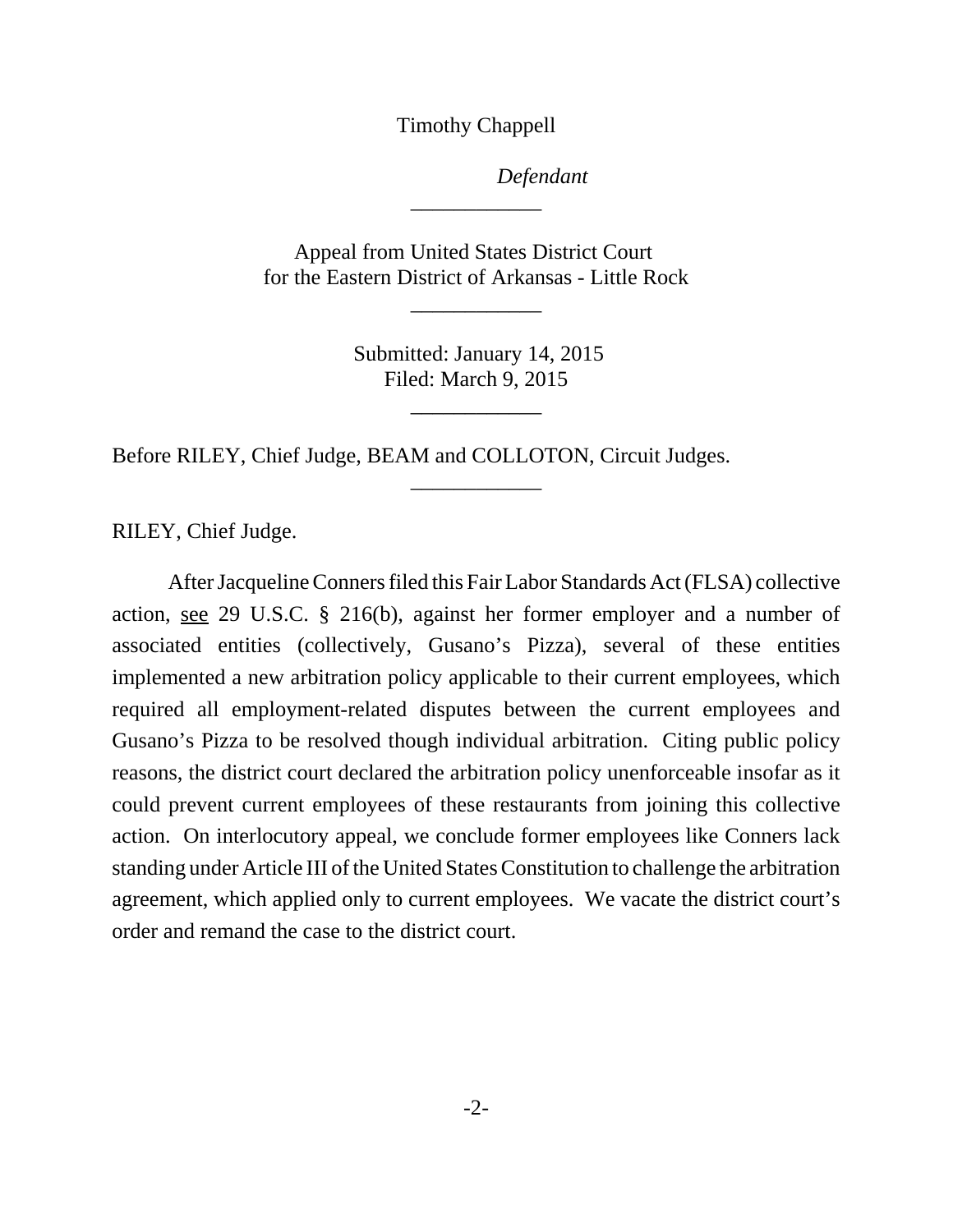## **I. BACKGROUND**

# **A. Facts**

On January 2, 2014, Conners, a former server at a Gusano's Pizza restaurant, filed this collective action on behalf of herself and other current and former Gusano's Pizza restaurant servers, alleging the employees were subjected to illegal tip pooling in violation of the FLSA. Several other former employees soon opted into the action.

A month later, the Gusano's Pizza restaurants each implemented a new arbitration policy in the form of an agreement<sup>1</sup> that purports to bind all current employees who did not opt out of the arbitration agreement. At the top of the first page of each arbitration agreement, the following text appears:

This Agreement to Arbitrate Disputes (called the "Agreement") is a contract between you and [employer name]. The Agreement sets out your rights and the rights of [employer name] in connection with the resolution of employment-related disputes. You have the right to ask independent advisors of your choice, including lawyers, to explain this Agreement to you if that is your choice, but you are not required to do so.

The agreement goes on to explain its scope, the required procedures for invoking arbitration, the effect the agreement will have on the employee's ability to pursue relief in court, the right of every employee to opt out of the agreement free of retaliation, and how to opt out effectively. Along with the arbitration agreement, each employee received an opt-out form and an explanatory memorandum from the restaurant's general manager. The memorandum is a two-page document, describing the agreement's fundamental terms in plain English. The memorandum specifically explains that one effect of the agreement, should an employee not opt out, is to prevent the employee from joining Conners in the present collective action.

<sup>&</sup>lt;sup>1</sup>Although each restaurant adopted its own policy, the parties do not dispute that the substance and format of each is identical.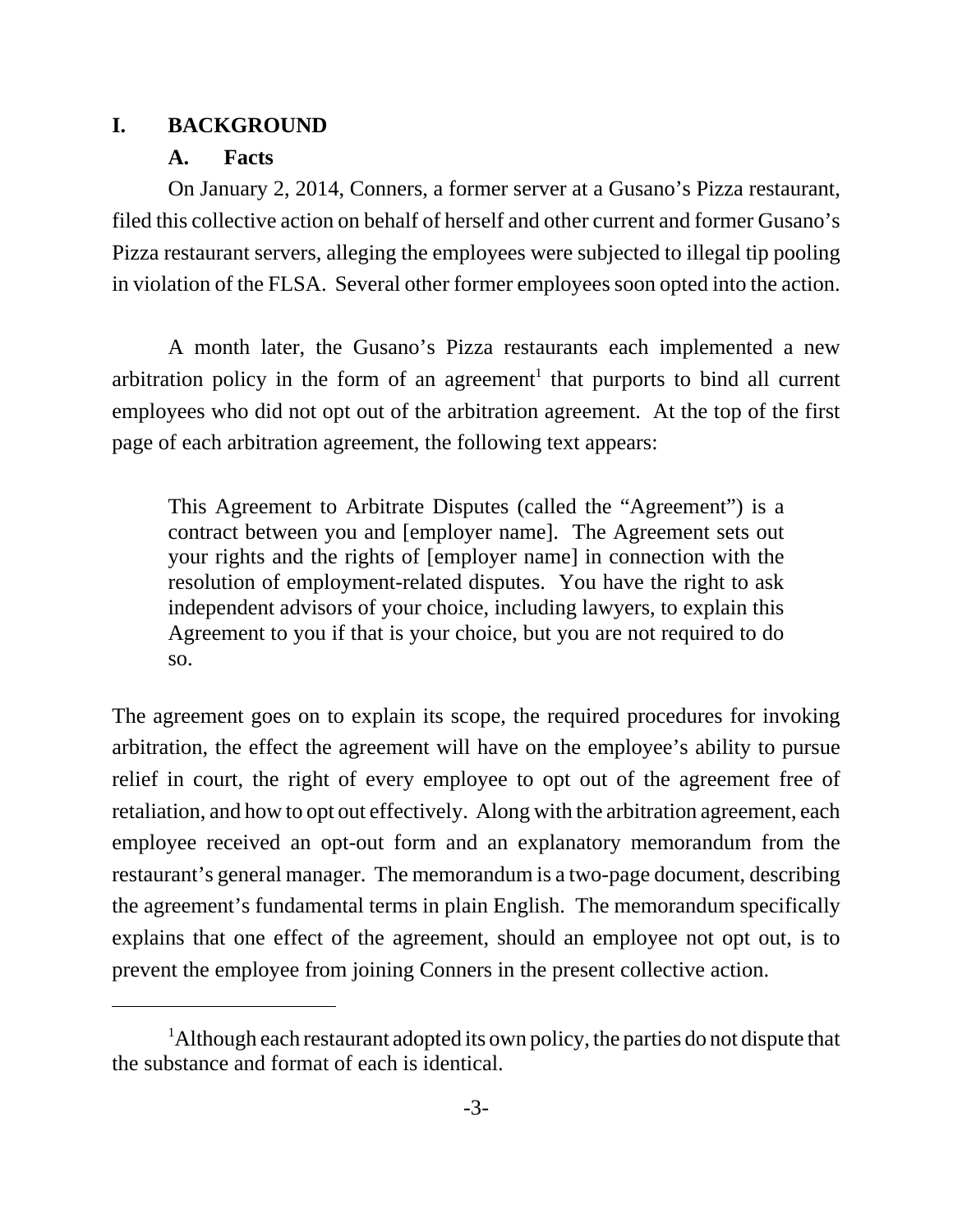#### **B. Procedure**

Shortly after Gusano's Pizza began introducing the new agreement to its current employees, Conners and the other plaintiffs—who at that time were all former employees, not subject to the agreement (collectively, former employees)—filed an "emergency motion to prohibit improper communications with putative class members," in which the former employees asked the district court, among other matters, to (1) "invalidat[e] the [arbitration] agreement as it applies to the claims in this litigation," (2) "prohibit[] the named defendants from communicating with represented opt-in plaintiffs and putative class members regarding the subject matter of this litigation," and (3) "authoriz[e] Plaintiffs to issue a Court-approved corrective notice at the named defendants' expense." Simultaneously, in another emergency motion, the former employees also sought conditional class certification. The district court denied both motions but avoided ruling definitively on the substance of the first motion, scheduling a hearing "to determine whether there has been improper communications with the putative class members and whether defendants' communications with putative class members should be enjoined or curtailed."

Throughout the hearing, the district court explained its primary concern with this case is the "disincentive to plaintiffs' lawyers in bringing these types of cases." The district court feared employers would "jump in real quick" "every time somebody gets ready to get a class going" "and give [its employees] arbitration agreements and cut the plaintiffs off at the knees." "[A]s a policy concern," the district court questioned whether it "should engage in allowing disincentives to class actions" that might make it infeasible to pursue legitimate claims with small payouts. Upon hearing the evidence and arguments, the district court deferred its final conclusion, stating it needed to reexamine the filings and law before reaching a decision. Several days later, the district court granted the former employees' "motion for a temporary injunction . . . for the reasons stated during the . . . temporary injunction hearing and to prevent a chilling effect on future collective actions under the [FLSA]." The district court concluded its one-page written order by "enjoin[ing Gusano's Pizza]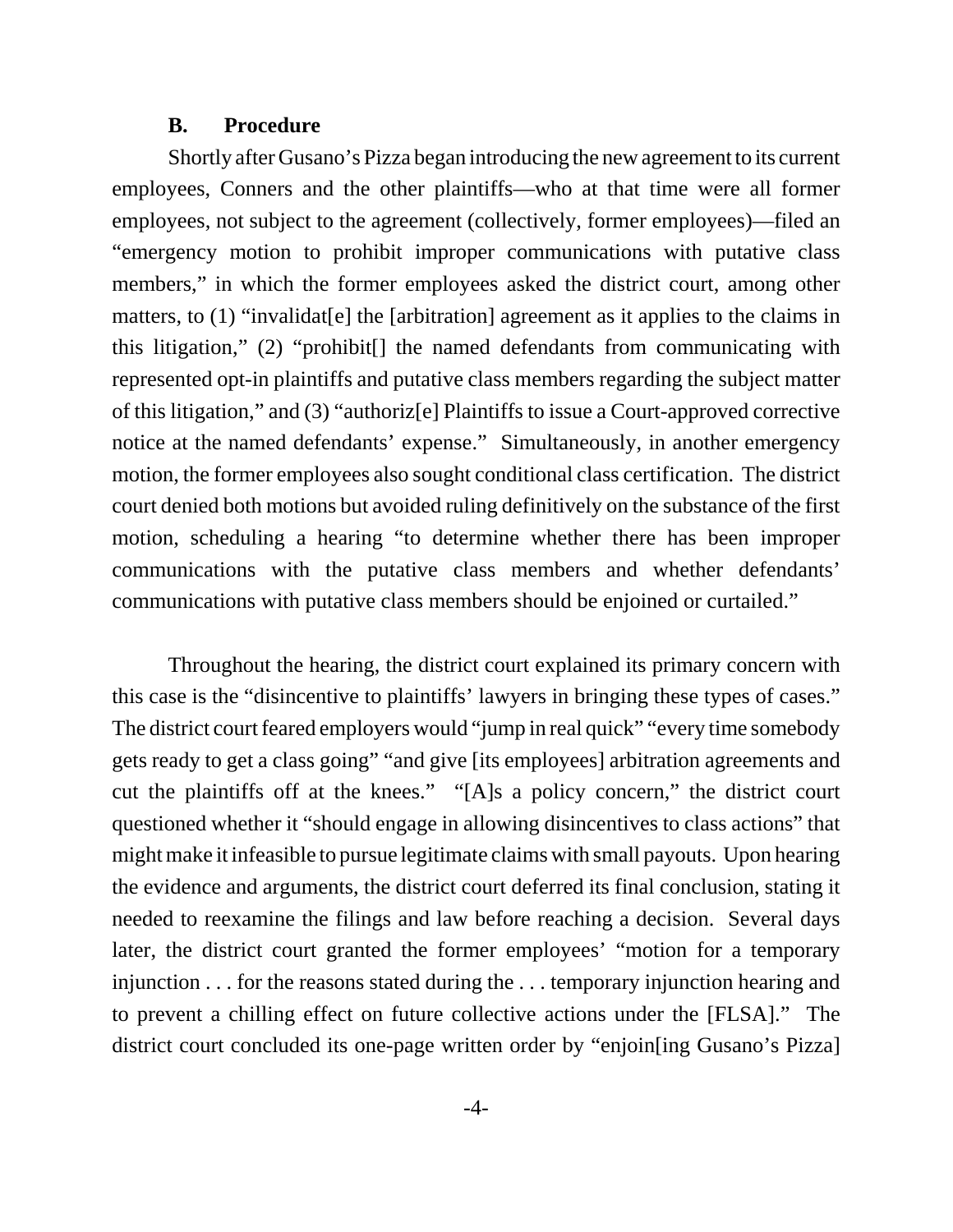from enforcing the arbitration agreement against any plaintiffs who choose to join this action."

Gusano's Pizza timely filed this interlocutory appeal, asserting appellate jurisdiction under 28 U.S.C.  $\S$  1292(a)(1).

#### **II. DISCUSSION**

#### **A. Appellate Jurisdiction**

Before all else, we must address our jurisdiction to decide this appeal. See Kreditverein der Bank Austria Creditanstalt fur Niederösterreich und Bergenland v. Nejezchleba, 477 F.3d 942, 945 (8th Cir. 2007). "[T]he courts of appeals shall have jurisdiction of appeals from . . . [i]nterlocutory orders of the district courts of the United States . . . granting . . . injunctions." 28 U.S.C. § 1292(a)(1).

Although the district court understood the former employees' motion as one for a "temporary injunction," held a "temporary injunction hearing," and "enjoined [Gusano's Pizza] from enforcing the arbitration agreement," the former employees now contend the district court's order was not truly an "injunction" within the meaning of  $\S$  1292(a)(1). They instead propose that the district court "merely exercised its discretion . . . to control the conduct and progress of this litigation"—an act not immediately appealable. See, e.g., McLaughlin Gormley King Co. v. Terminix Int'l Co., 105 F.3d 1192, 1194 (8th Cir. 1997) (concluding that despite the district court's label of "injunction," the order at issue "look[ed] very much like a nonappealable order controlling the conduct and progress of litigation before the court"). The former employees are right to look beyond the district court's label, see, e.g., id., but here, the label appears well-chosen, and the substance of the court's order confirms  $§$  1292(a)(1)'s applicability.

The Supreme Court has explained  $\S$  "1292(a)(1) . . . provide [s] appellate jurisdiction over orders that grant or deny injunctions and orders that have the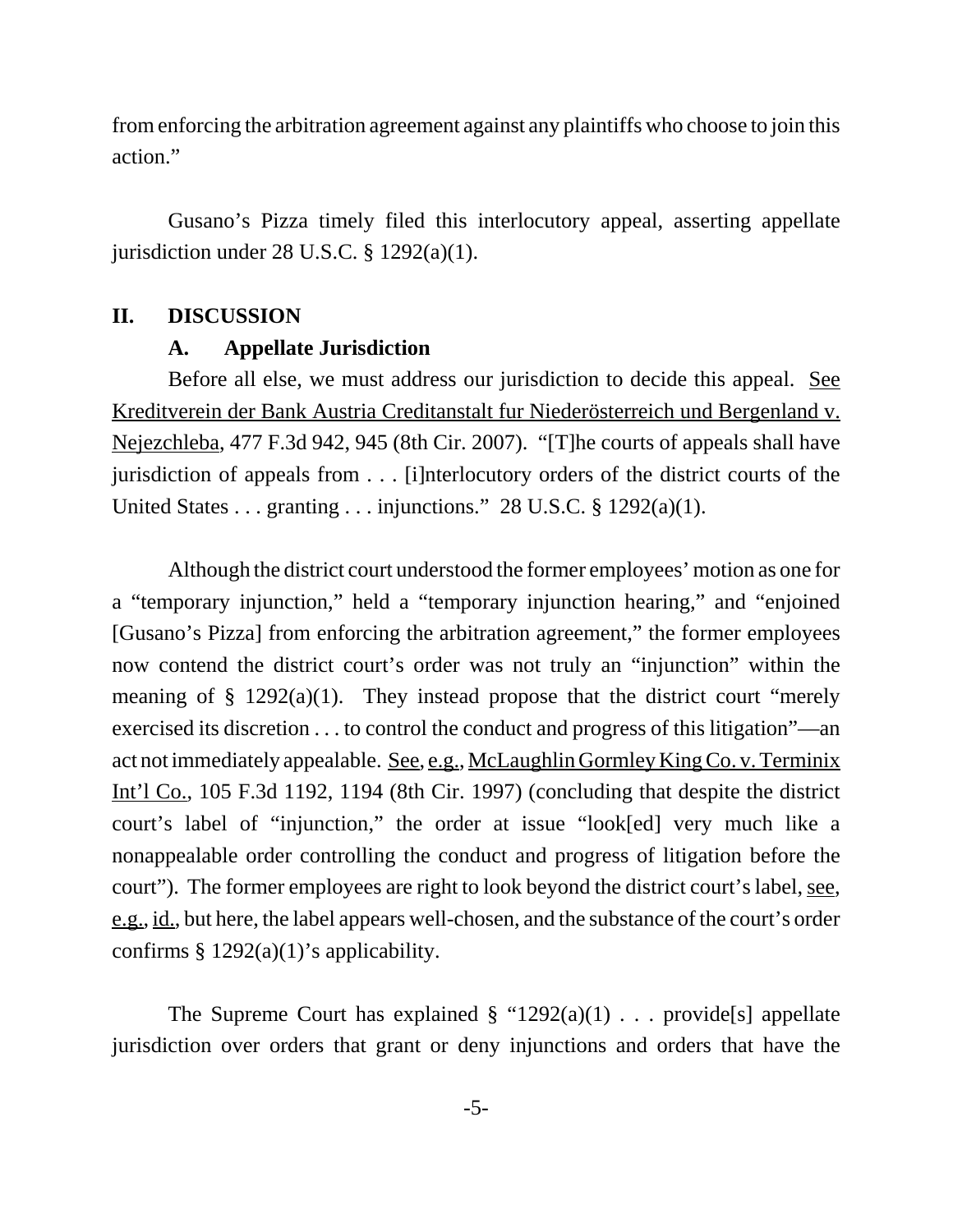*practical effect* of granting or denying injunctions and have 'serious, perhaps irreparable, consequence.'" Gulfstream Aerospace Corp. v. Mayacamas Corp., 485 U.S. 271, 287-88 (1988) (emphasis added) (quoting Carson v. Am. Brands, Inc., 450 U.S. 79, 84 (1981)). Applying this rule, we have held an order denying a motion to compel arbitration was immediately appealable under  $\S$  1292(a)(1), reasoning,

"Orders denying arbitration do have an injunctive effect and have serious, perhaps irreparable, consequence. The order is injunctive because it enjoins proceedings in another tribunal. It has serious consequences because of the irreparable harm that exists when arbitration is denied *ab initio*. If a party must undergo the expense and delay of trial before being able to appeal, the advantages of arbitration—speed and economy—are lost forever."

Nordin v. Nutri/System, Inc., 897 F.2d 339, 342 (8th Cir. 1990) (alteration omitted) (quoting Kan. Gas & Elec. Co. v. Westinghouse Elec. Corp., 861 F.2d 420, 422 (4th Cir. 1988)). The district court's order here has the same "injunctive effect," id., because it prevents Gusano's Pizza from using its agreement with current employees to relocate a dispute to an arbitral forum. Like Nordin, the district court's order "enjoining" the arbitration agreement's enforcement as to current employees "can only be effectively challenged on immediate appeal because the advantages of arbitration will be forever lost if the appeal is delayed" until the entry of a final judgment. Id.

We are not convinced by the former employees' suggestion the district court's order, like that in McLaughlin, was simply "'controlling the conduct and progress of litigation before the court.'" (Quoting McLaughlin, 105 F.3d at 1194). McLaughlin turned on a district court order "briefly freezing the parties' dispute resolution activities until it determine[d] arbitrability." Id. That order, which "further[ed the district court's] expeditious determination of the arbitrability question" and spared the parties the cost of a potentially futile arbitration, did not deny with finality the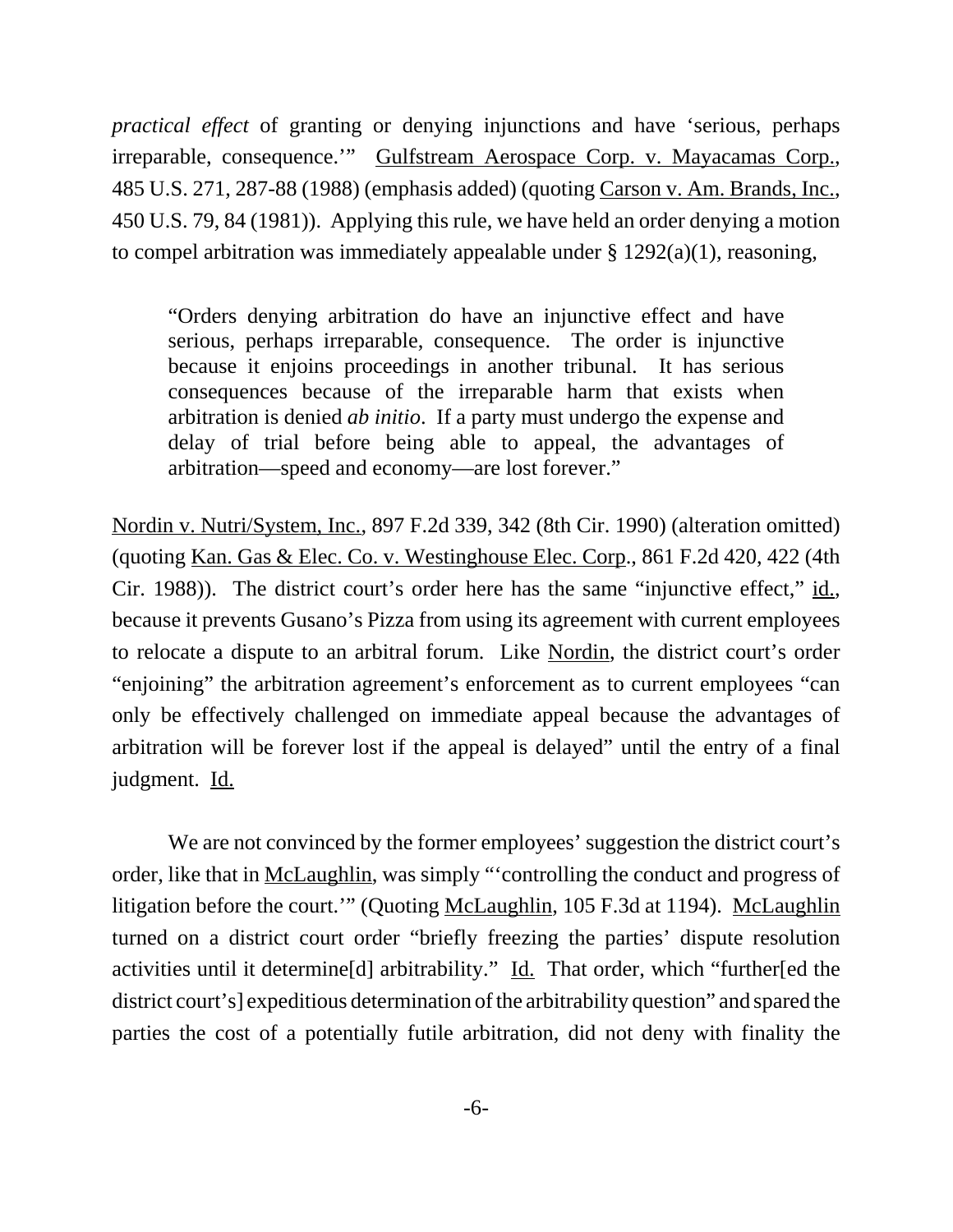arbitration question as does the district court's order in this case. Id. Unlike the present situation, McLaughlin did not trigger the concerns expressed in Nordin.

Both the form and substance of the district court's order establish it is immediately appealable under § 1292(a)(1).

#### **B. Standing**

Our second, equally indispensable task is determining whether the former employees had Article III standing to seek an injunction of the arbitration agreement, see Park v. Forest Serv. of U.S., 205 F.3d 1034, 1036 (8th Cir. 2000), even though the agreement covers only *current* employees. "In limiting the judicial power to 'Cases' and 'Controversies,' Article III of the Constitution restricts it to the traditional role of Anglo-American courts, which is to redress or prevent actual or imminently threatened injury to persons caused by private or official violation of law." Summers v. Earth Island Inst., 555 U.S. 488, 492 (2009).

"The doctrine of standing . . . requires federal courts to satisfy themselves that 'the plaintiff[s] ha[ve] alleged such a personal stake in the outcome of the controversy as to warrant *[their]* invocation of federal-court jurisdiction.'" Id. at 493 (alterations added) (quoting Warth v. Seldin, 422 U.S. 490, 498 (1975)). "To seek injunctive relief, [the] plaintiff[s] must show that [they are] under threat of suffering 'injury in fact' that is concrete and particularized; the threat must be actual and imminent, not conjectural or hypothetical; it must be fairly traceable to the challenged action of the defendant; and it must be likely that a favorable judicial decision will prevent or redress the injury." Id.

The former employees claim they "ha[ve] a legally cognizable interest in" pursuing their FLSA claim in the form of a collective action, a mechanism that permits employees with similar claims to pool their resources and ease the individual burden of litigation. According to the former employees, their procedural "right to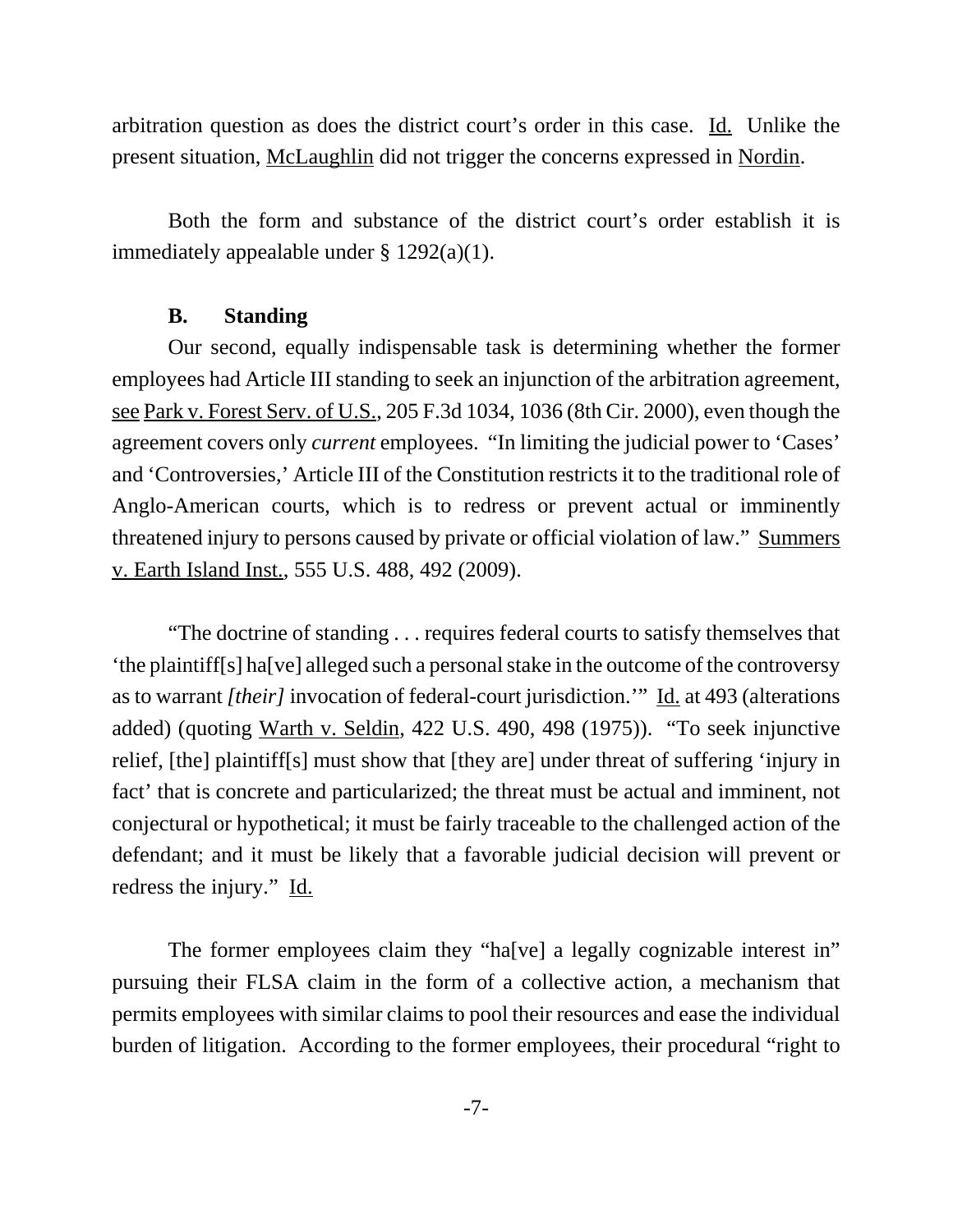bring a collective action was curtailed by Gusano's [Pizza's]" arbitration agreement, causing them to "suffer[] a concrete and particularized injury": that is, an increased individual share of litigation expenses. It may be that this increased portion of expenses is "concrete and particularized," as the former employees assert, but they forget that the threat of this injury also "must be actual and imminent, not conjectural or hypothetical." Id.; see also Davis v. FEC, 554 U.S. 724, 734 (2008) ("A party facing prospective injury has standing to sue where the threatened injury is real, immediate, and direct.").

We must assess standing in view only of the facts that existed at the time the former employees challenged the enforceability of the arbitration agreement. See Steger v. Franco, Inc., 228 F.3d 889, 892 (8th Cir. 2000) ("Because standing is determined as of the lawsuit's commencement, we consider the facts as they existed at that time."); Park, 205 F.3d at 1037-38, 1040 (finding a lack of standing to seek injunctive relief because the plaintiff could not satisfy her burden of showing a "real and immediate threat" and deciding she could not "use evidence of what happened after the commencement of the suit to make this showing"). At the time the crucial motion was filed here, only *former*, and no current, employees had opted into this collective action, and there was no evidence suggesting this circumstance would soon change.

When asked at the evidentiary hearing how many current employees were expected to join the lawsuit, Gusano's Pizza's counsel said he "ha[d] no idea," because despite the fact that "plaintiffs' attorneys in this case ha[d] actively solicited clients for months" at that point, "everyone . . . signed up so far [wa]s an exemployee." Asked the same question, counsel for the former employees only could provide a hopeful guess: "I think we will get a significant percentage, but I'm being optimistic." The former employees' counsel explained his primary concern "is that the process will be preserved" and asserted "the practical effect" of granting an injunction is that employees "will get the Court-ordered notice if the Court asserts a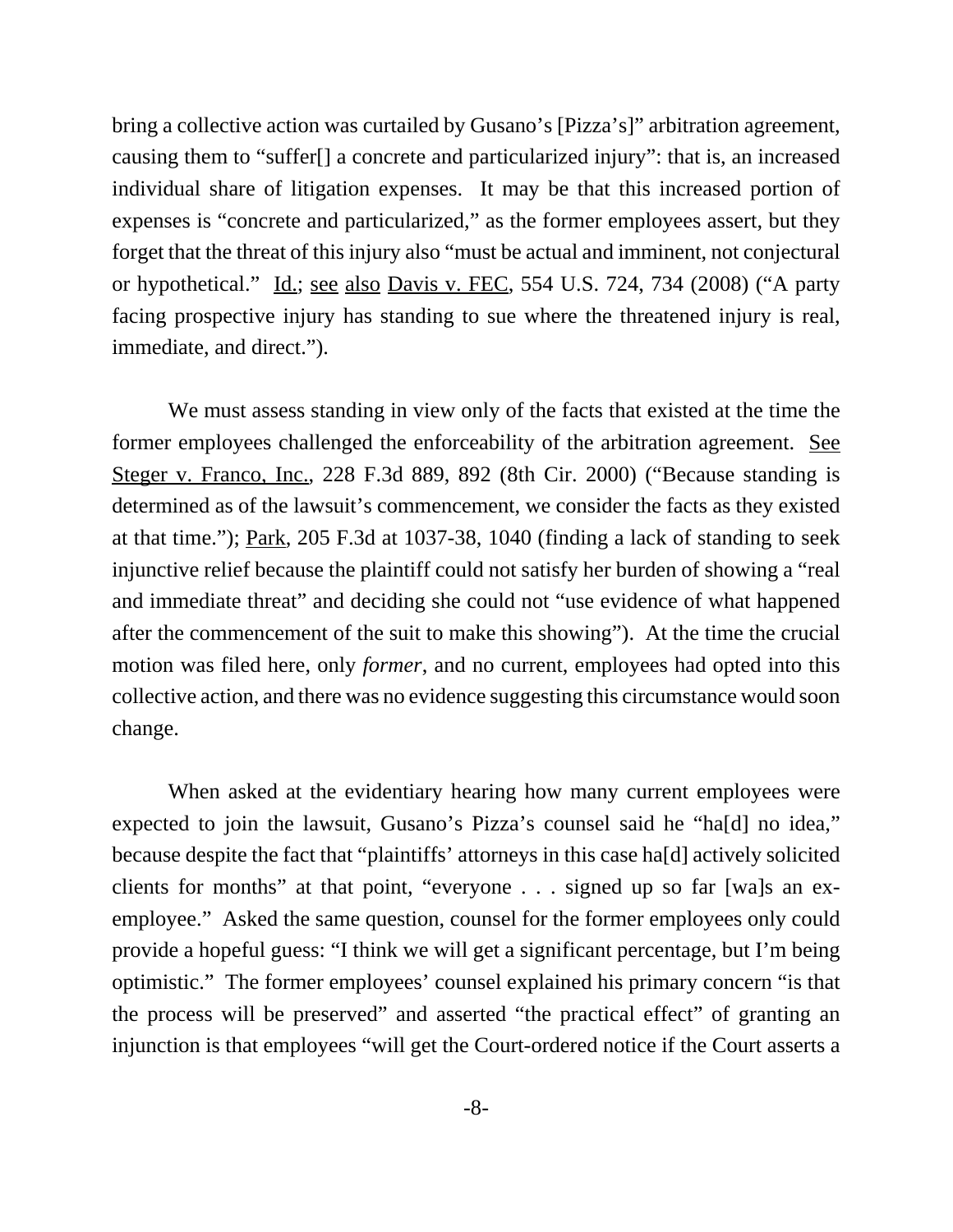collective action, and employees will get to exercise their choice whether or not they want to join into this case . . . employees will get the right to choose." Yet we find no indication that a current employee subject to the arbitration agreement was expected, at the time of the motion, to join the lawsuit.

On this record, the former employees have not satisfied their burden of proving a non-conjectural threat of harm. See Summers, 555 U.S. at 493 (explaining the plaintiff "bears the burden of showing that he has standing for each type of relief sought"). With no plaintiffs against whom the arbitration agreement could be enforced, nor an indication that the agreement chilled the participation of any current employees, one must resort to pure speculation to conclude the former employees' portion of the litigation costs is any greater than it would have been absent the agreement. This does not satisfy Article III.

The former employees also cannot step into the shoes of current employees who are putative plaintiffs. The Supreme Court recently held that the sole plaintiff in an FLSA collective action whose individual claim was mooted during the course of litigation "ha[d] no personal interest in representing putative, unnamed claimants." Genesis Healthcare Corp. v. Symczyk, 569 U.S. \_\_\_, \_\_\_, 133 S. Ct. 1523, 1532 (2013). The Supreme Court rejected the argument that the plaintiff held a personal stake in the "case based on a statutorily created collective-action interest in representing other similarly situated employees under [29 U.S.C.] § 216(b)." Id. at \_\_\_, 133 S. Ct. at 1530. The Supreme Court reasoned that in FLSA collective actions "'conditional certification' does not produce a class with an independent legal status" as it does in class actions under Federal Rule of Civil Procedure 23, nor does it "join additional parties to the action." Id. "The sole consequence of conditional certification is the sending of court-approved written notice to employees, who in turn become parties to a collective action only by filing written consent with the court." Id. (citations omitted). For the same reason the plaintiff in Genesis Healthcare could not overcome mootness based on the rights of "putative, unnamed claimants," id. at